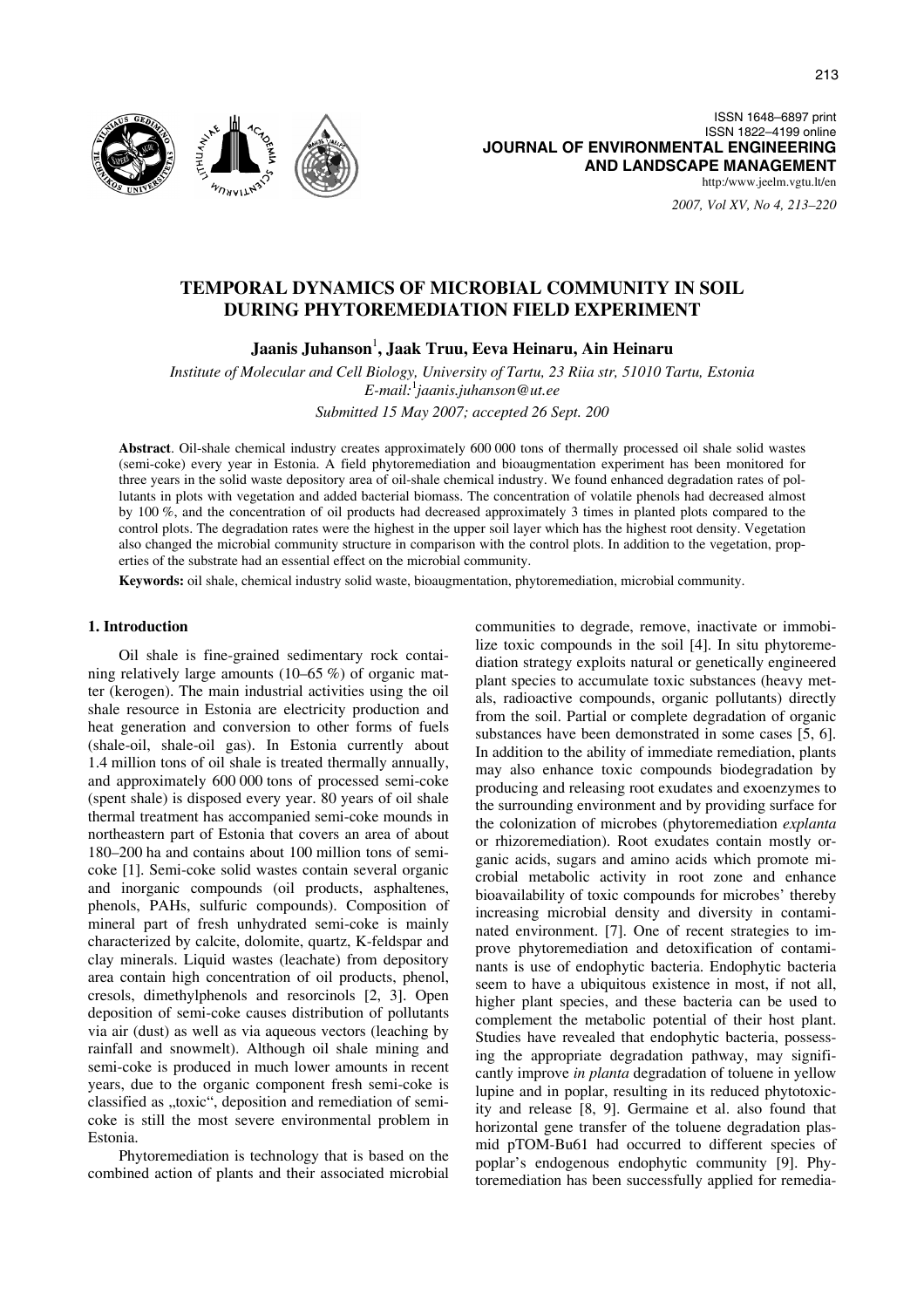tion of different pollutants, including chlorinated and radioactive substances, explosives, pesticides, heavy metals, oil hydrocarbons and landfill leachates [10, 11].

Plants frequently do not possess complete metabolic degradation pathway for pollutants, and even more toxic byproducts may be produced. In addition to plant specific microorganisms (indigenous microorganisms or genetically modified microorganisms with degradative properties) are used for the contaminated environment to enhance biodegradation of pollutants (bioaugmentation) [12]. The idea of bioaugmentation is that the metabolic capacities of the local native microbial community will be increased by an exogenously enhanced genetic diversity in order to boost biodegradation processes [13]. Enhancement of pollutant degradation rate using bioaugmentation has been successfully applied in several cases with non-vegetated soil [14, 15] and planted soil [16, 17].

Currently the methods are sought to remediate the solid waste dump area of oil shale chemical industry. One of the options is to apply phytoremediation in certain parts of the dump area. Together with the use of vegetation, our purpose is to determine and target the kind of microorganisms in sampled habitats (e.g. resistance to pollutants and poor nutrient conditions or high salinity in our case) that are likely to suit specific conditions and remedial requirements (Fig 1). Strains derived from a population that is temporally and spatially prevalent in a specific type of habitat, are more likely to persist as an inoculum when reintroduced than those that are transient or even alien to such a habitat. Once abundant populations have been identified, the second phase of the selection procedure should be to identify strains which can degrade the target contaminant. This should then allow us to develop a collection of biodegratative microbes that can be used together with vegetation and fertilizers for remediation of oil shale solid wastes. As a result of the remediation approach based on simultaneous use of plants and specific consortium of bacteria, concentration of pollutants will be reduced and semi-coke heaps will be covered with vegetation that prevents soil erosion and decreases amount of leachate.

The aim of current study was to assess the temporal changes in soil microbial community during the phytoremediation and bioaugmentation field experiment.



**Fig 1.** Principal scheme of technological approach for remediation of oil-shale chemical industry solid waste dump area

#### **2. Material and methods**

#### **2.1. Phytoremediation experiment**

Four test plots (each of 50  $m<sup>2</sup>$ ) were established at semi-coke depository in July 2001. Plant treatment was based on a grass mixture of four species (*Lolium perenne* - perennial ryegrass, *Poa pratensis* - Kentucky bluegrass, *Festuca rubra* - red fescue, and *Festuca ovina* - blue fescue). In addition to plants, three different treatments were utilized. The following treatments were applied: plot 1 – no treatment (grass seeds in semi-coke); plot 2 – seeds in semi-coke were covered by sand layer  $(1-2 \text{ cm})$ ; plot  $3$ seeds in semi-coke were covered by peat layer (1–2 cm). In October 2001, 2002 and 2003 soil sampling (depth of 0–20 cm) was performed on treatment plots and control area. We analysed semi-coke samples, collected from the test plots in the depository area, for chemical and microbiological parameters.

### **2.2. Bioaugmentation experiment**

For the bioaugmentation experiment a set of bacteria consisting of three strains isolated from nearby polluted area was selected. These three bacterial strains *Pseudomonas mendocina* PC1, *P. fluorescens* PC24 and *P. fluorescens* PC18 degrade phenols via catechol meta, catechol or protocatechuate ortho or via the combination of catechol meta and protocatechuate ortho pathways, respectively [18]. In bioaugmentation experiments the biomass of these bacteria was supplied to the part of experimental plots (each of  $10 \text{ m}^2$ ) in July 2002. Each treatment received 20 l of bacterial suspension with concentration of  $10^8$  CFU ml<sup>-1</sup>. The ratio of bacterial strains PC1, PC18 and PC24 was in suspension 3:1:1.

### **2.3. Microbiological methods**

The microbial communities were removed from semi-coke by vortexing in 0.9 % NaCl solution. Heterotrophic plate count was enumerated by the spread plate method in triplicate on R2A agar (Difco). The number of phenol-degrading bacteria was determined in triplicate sets on M9-salts agar plates supplemented with trace elements and phenol (2,5 mM). The heterotrophic activity and diversity of microbial community was measured using Biolog EcoPlates (Biolog, Inc.). Results of Biolog profiles are presented by Shannon diversity index.

Microbial DNA was extracted from soil samples with UltraClean Soil DNA kit (Mo Bio Laboratories, Inc.). Bacterial community structure was assessed with 16S rDNA sequence specific primer pair p338f-GC [19] and p518r [20]. The GC clamp (40 bp) was added to the 338f primer to enable denaturing gradient gel electrophoresis (DGGE). PCR amplification was performed in a total volume of 50 µl. Isolated DNA was added as a template to a 50 µl reaction mixture. The PCR mixture included 1 x PCR buffer (with  $(NH_4)_2SO_4$ ), 200  $\mu$ M concentrations of each deoxynucleoside triphosphate, 2.5 mM MgCl2, 20 pmol of each primer and 0.5 U of *Taq* DNA polymerase (Fermentas). After 5 min. of denaturation at 95 °C and 30 thermal cycles of 1 min. at 95 °C, 1 min. at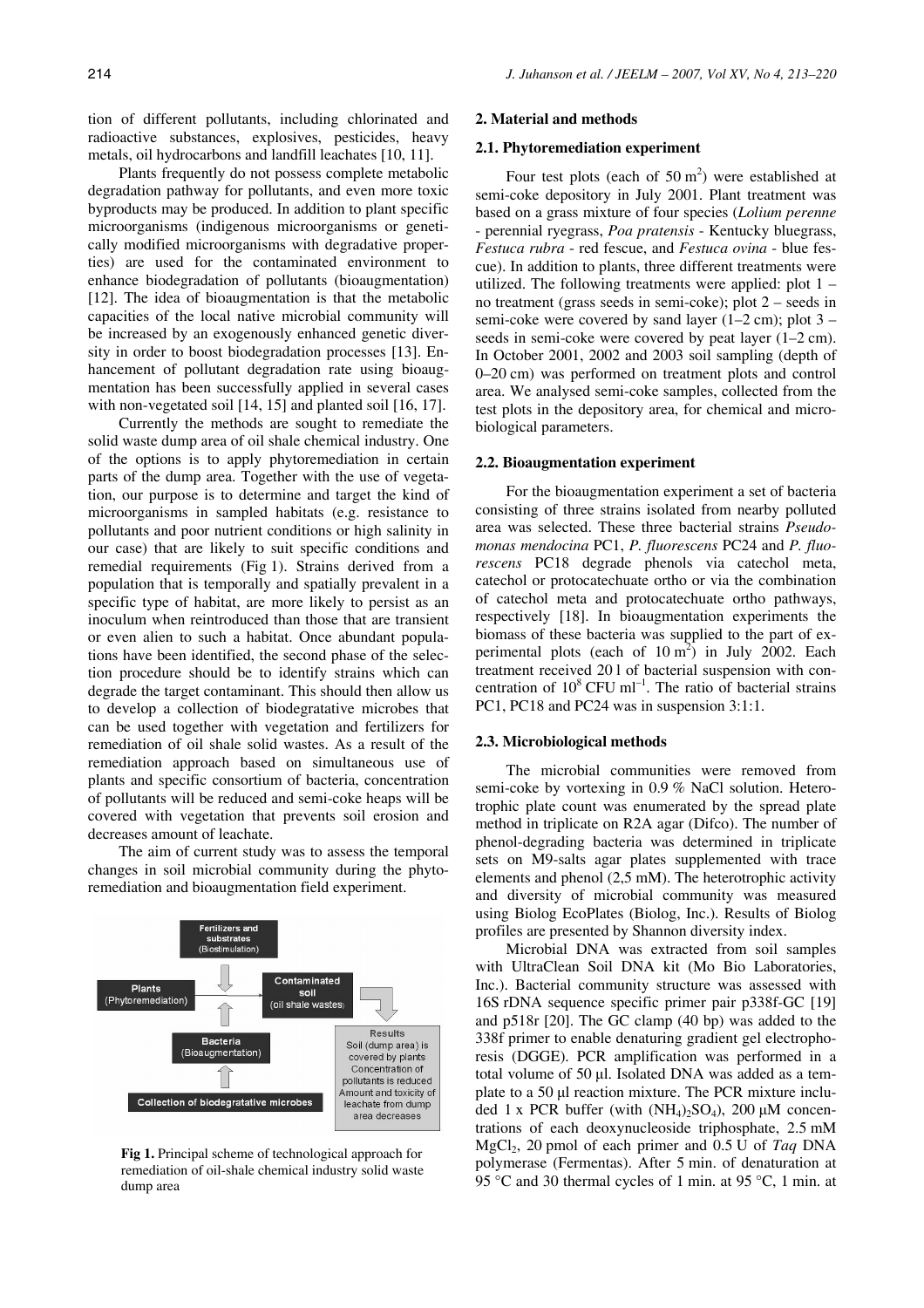53 °C and 2 min. at 72 °C PCR was finished by an extension step at 72 °C for 10 min. PCR mixes  $(5 \mu l)$ were subjected to agarose gel (2 %) electrophoresis for approximately 15 min. at 100 V in 1 x TAE buffer, pH 8.3. DNA fragments were stained for 20 min. in 1 x TAE buffer with ethidium bromide (final concentration  $0.5 \mu g l^{-1}$ ) and destained twice in MilliQ water for 20 min. prior to UV transilluminator. A molecular weight marker (100 bp DNA ladder, Fermentas) was included at both sides of gel, and PCR products were quantified by comparison with standard using E.A.S.Y Win32 Software (Herolab GmbH, Germany).

A denaturing gradient gel electrophoresis system DCode (Bio Rad, Inc.) was used to separate the amplified gene fragments as recommended by the manufacturer. Approximately 500 ng of PCR products was applied for the DGGE analysis and electrophoresis was performed as described by Muyzer *et al.* [21] with 10 % (vol/vol) polyacrylamide gel (acrylamide : bisacrylamide  $= 37.5:1$  in 1x TAE buffer). Linear denaturing gradient of 30–55 % was used. DNA denaturing gradient was formed with deionized formamide and urea (100 % denaturant agent is 7 M urea and 40 % (vol/vol) deionized formamide). Gel was electrophorised in 1x TAE buffer for 11 hours at constant temperature of 60 °C and at constant voltage of 100 V. Gel was stained in MilliQ water containing  $0.5 \mu g I^{-1}$  ethidium bromide and de-stained twice in MilliQ water. DGGE gel was digitized and banding pattern analysed using cluster analysis based on Pearson correlation coefficient.

## **3. Results**

Chemical properties of the semi-coke from experimental area are shown in Table 1.

Thermally processed oil shale is very alkaline and saline, biologically sterile, nutrient deficient material with no structure. Semi-coke contains high amount of organic carbon nearly half of which are asphaltenic compounds. Semi-coke also contains very low concentrations of n-alkanes and PAH compounds [22].

**Table 1.** Chemical properties of semi-coke from the control plot in July 2001

| <b>Variable</b>                     | <b>Measured value</b> |
|-------------------------------------|-----------------------|
| pH                                  | $8.0 - 11$            |
| Total nitrogen $(\%)$               | 0.08                  |
| $P-PO43-(mg kg-1)$                  | 12.3                  |
| $K^{+}$ (mg kg <sup>-1)</sup>       | 799                   |
| $2+$<br>Ca $(mg kg^{-1})$           | 18673                 |
| $2+$<br>$Mg$ (mg kg <sup>-1</sup> ) | 826                   |
| Total organic carbon $(\%)$         | $15.0 - 18.0$         |
| Oil products $(mg kg^{-1})$         | 340                   |
| Volatile phenols (mg kg)            | $0.30 - 0.34$         |

Chemical analysis of soil samples showed impact of the plant treatment on the degradation of pollutants. By the autumn of 2003 concentration of volatile phenols had decreased almost by 100 %, and the concentration of oil products had decreased approximately 3 times in plots with vegetation compared to the control plot (Fig 2).



**Fig 2.** Effect of the treatment on the concentration of total hydrocarbons in semi-coke. Sample codes are given in Table 2

**Table 2.** Microbiological properties of semi-coke in different treatment plots

| Sample             | Symbol        | Year | Aerobic hetero-                                                | Phenol degrad-    | Shannon index | Shannon |
|--------------------|---------------|------|----------------------------------------------------------------|-------------------|---------------|---------|
|                    |               |      | trophic bacteria                                               | ing bacteria      | (BIOLOG48h)   | index   |
|                    |               |      | $(\tilde{\mathrm{CFU}} \mathrm{g}^{-1} \mathrm{d} \mathrm{w})$ | $(CFU g^{-1} dw)$ |               | (DGGE)  |
| Control            | $\mathcal{C}$ | 2001 | $1.2*10^7$                                                     | $2.3*10^{4}$      | 2.7           | 3.2     |
|                    |               | 2002 | $8.2*10^{6}$                                                   | $1.0*104$         | 2.6           | 2.8     |
|                    |               | 2003 | $3.7*10^{6}$                                                   | $4.9*10^5$        | 1.8           | 3.1     |
| Control with       | CB            | 2002 | $6.9*10^{6}$                                                   | $1.3*10^{4}$      | 1.9           | 3.0     |
| biomass            |               | 2003 | $8.4*10^{6}$                                                   | $7.2*10^5$        | 2.3           | 2.9     |
| Grass              | G             | 2001 | $1.5*10^{7}$                                                   | $3.0*10^5$        | 3.1           | 3.1     |
|                    |               | 2002 | $4.2*10^{6}$                                                   | $1.5*10^{4}$      | 2.7           | 3.1     |
|                    |               | 2003 | $1.8*10^7$                                                     | $1.8*10^{6}$      | 2.6           | 3.3     |
| Grass and          | S             | 2001 | $1.1*10^{7}$                                                   | $3.3*10^{5}$      | 3.0           | 3.2     |
| sand layer         |               | 2002 | $1.5*10^{6}$                                                   | $3.7*10^3$        | 1.7           | 3.2     |
|                    |               | 2003 | $7.4*10^{6}$                                                   | $2.1*10^5$        | 2.3           | 3.1     |
| Grass and          | P             | 2001 | $1.1*10^7$                                                     | $4.5*10^{4}$      | 3.2           | 3.2     |
| peat layer         |               | 2002 | $5.7*10^{6}$                                                   | $6.5*10^5$        | 3.0           | 3.1     |
|                    |               | 2003 | $9.4*10^{6}$                                                   | $5.6*10^{4}$      | 2.6           | 3.0     |
| Grass and peat     | <b>PB</b>     | 2002 | $6.0*10^{6}$                                                   | $1.9*10^{6}$      | 3.1           | 3.2     |
| layer with biomass |               | 2003 | $6.0*10^{6}$                                                   | $5.5*10^5$        | 2.6           | 3.1     |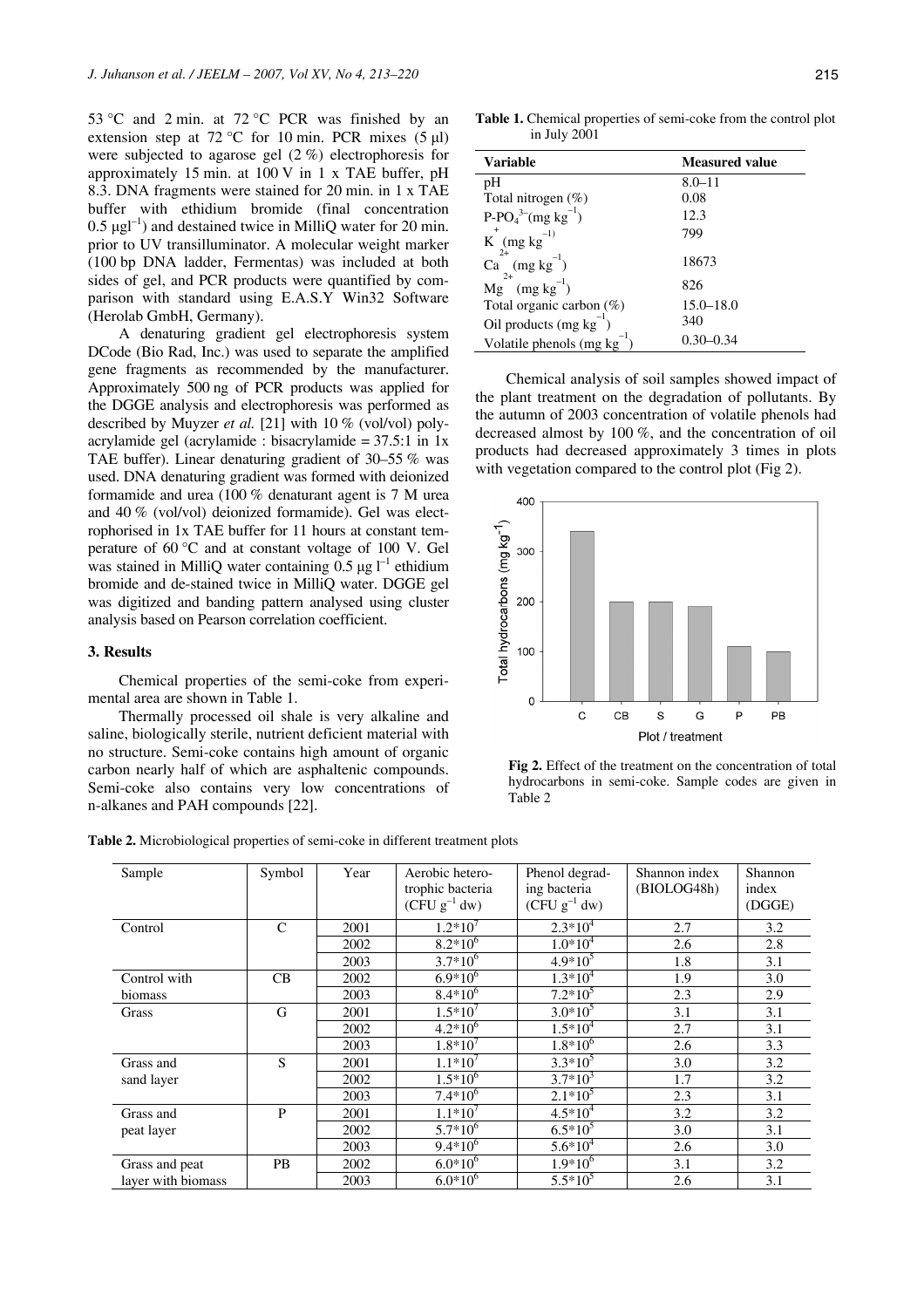Vegetation did not influence the numbers of aerobic heterotrophic bacteria in semi-coke compared to the control plot. The numbers of aerobic heterotrophic bacteria in semi-coke samples remained nearly the same during the experiment (Table 2). Vegetation and added bacterial biomass influenced the numbers of phenol-degrading bacteria in semi-coke samples. Planted plots demonstrated one order of magnitude higher numbers of phenoldegrading bacteria compared to the control plot. In the case of bioaugmentation, numbers of phenol-degrading bacteria were higher in plots with added bacterial biomass in the year of bioaugmentation treatment, but these numbers decreased next year.

Values of Shannon diversity indeces (Table 2) based on metabolic profiles obtained with Biolog EcoPlates demonstrate the impact of vegetation on the microbial community diversity in semi-coke samples.

Diversity indeces were higher in planted plots compared to the unplanted plot. During the experiment microbial community diversity index values decreased both in the control plot and plots with different treatments. According to the values of Shannon diversity indeces based on the DGGE fingerprints, there were no substantial differences between untreated and treated semi-coke plots and values remained constant during the experiment. These results may indicate the fact that vegetation influenced rather some specific degradative groups of microorganisms already present in the semi-coke than the total microbial diversity.



**Fig 3.** Dendrogram of soil samples based on cluster analysis of the DGGE profiles of microbial communities. Sample codes are given in Table 2. Numbers after sample name indicate the year soil samples were taken  $(1 - 2001)$ ,  $2 - 2002$ ,  $3 - 2003$ )

Results of 16S rRNA gene based DGGE fingerprints of soil samples also refer to the impact of plant treatment on the soil microbial community structure in semi-coke. According to the dendrogram (Fig 3) based on the DGGE fingerprints, microbial communities in plots with vegetation and added bacterial biomass differ from the control plots. Microbial communities in semi-coke samples from bioaugmented plots, samples from control plots and sand treatment plots, and samples from peat treatment and no treatment plots generate three distinct groups. Dendrogram demonstrates that in addition to the effect of vegetation on the microbial communities in semi-coke, influence of the covering material or amendment type on the microbial community structure was also important. Based on the DGGE fingerprint analysis, the temporal dynamics of microbial community in semi-coke was less significant compared to treatment effect.

## **4. Discussion**

It is very complicated to achieve biodegradation of organic pollutants in semi-coke compared to natural soils. Fresh semi-coke is classified as "very toxic", and old semi-coke of different age (after 10–50 years of deposition) are remarkably less toxic than fresh ones and are classified as "toxic" [23]. Estonian oil shale is rich in sulphur, and in the retorting process more than 50 % of it remains in the solid residue. In addition to sulphides, high initial pH value as well as high concentrations of Ca and Mg may also limit microbial activity in semi-coke.

Besides the inhibition of microbial activity in semicoke by environmental conditions, some studies have revealed the toxicity of fresh semi-coke to plant seeds [24, 25]. Fresh semi-coke and water extracts from semicoke were found to be very toxic to the germination and radicle growth of timothy (*Phleum pratense*) seeds. High electrical conductivity of semi-coke water extracts, mainly caused by calcium and other ions, were found to be the cause for the toxicity. Phytoremediation relies mostly on the survival of the plants because plants and rhizosphere play essential role in formation, metabolic activity and survival of microbial community and hereby rhizoremediation of organic pollutants in semi-coke. When excessive calcium ions are present in the rhizosphere solution, not only microbial activity is limited but also plants may suffer calcium toxicity which may prevent germination of seeds and reduce plant growth rates [26]. However, it has been also shown that mixing of semicoke with acidic sphagnum peat and weathering decrease the inhibition effect of semi-coke. Trials on semi-coke heaps have revealed that seeds can easily germinate and grasses grow on semi-coke of several years of age as well as its weathered mixture with peat [24].

In addition to environmental conditions, bioavailability of contaminant to the microbial community is another factor influencing biodegradation of pollutants in semicoke [27]. Plant roots may impact the desorption of xenobiotics by modifying soil properties in rhizosphere via changing pH or by release of phytosurfactants [28]. Microbial attack has been shown to occur primarily toward n- and iso-alkanes, then toward cycloalkanes and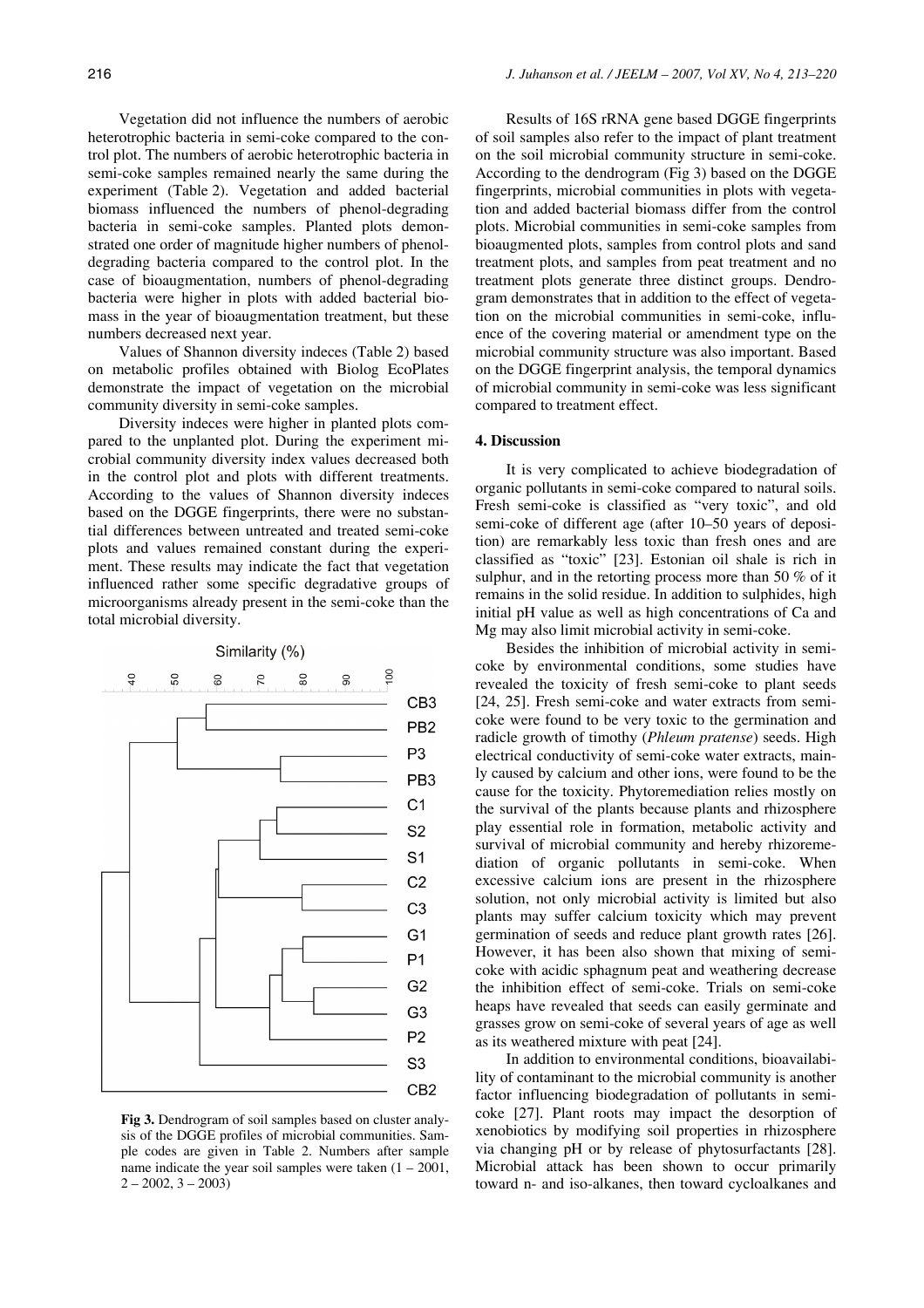1- to 3-ring aromatics, and finally towards polyaromatics, asphaltenes and resins [29, 30]. Among organic compounds found in semi-coke, asphaltenes are the most resistant fraction for bioremediation.

By using more than one method to study the microbial community, a more complete picture of the microbial community structure and change dynamics can be obtained. The result from plate counts, Biolog profiles and DGGE indicated that a shift in the microbial community in semi-coke occurred in the presence of plants. In our field experiment phytoremediation increased the number of phenol-degrading bacteria in semi-coke as well as metabolic diversity of microbial community. The degradation rates were the highest in the upper soil layer which has the highest root density [31]. Vegetation also increased 1.3–2.5 times the microbial biomass measured by fumigation-extraction methods by the end of the third year [32]. Since there were no significant differences in rates of degradation of pollutants among plots with vegetation, we may suggest that establishment of vegetation on semi-coke was a key factor for accelerating degradation of pollutants. Some studies have shown the different mechanisms of different plant species to facilitate phytoremediation. Kirk et al. [33] found that perennial ryegrass, for example, seems to support a general increase in microbial activity and numbers in the rhizosphere, some of which have catabolic activity towards petroleum hydrocarbons in petroleum-contaminated soil. Alfalfa, on the other hand, seems to specifically increase the number of microorganisms capable of degrading more complex hydrocarbons [33]. In our field experiment mixture of four plant species were used and during the three-year monitoring period the general trend was the increase of proportion of biodegradable bacterial numbers within microbial community due to the plant treatment. As a result of the bioaugmentation and phytoremediation, content of total organic carbon had decreased by up to 17 % compared to the control plots [32, 34]. It is generally recognized that enhanced biodegradation activity in the rhizosphere is due to rhizodeposition consisting of root exudates and root debris. However, recent studies indicate that plant may release glutathione conjugates formed during detoxification process into the rhizosphere where they could be metabolized by microbes [35].

Analysis of 16S rDNA DGGE fingerprints shows that vegetation also changed the microbial community structure in comparison with the control plots. In addition to the vegetation, properties of the substrate had an essential effect on the microbial community. It is generally accepted that bulk soil and rhizosphere microbial community structure is determined by the local native microbial community and, impacted by the soil effects and vegetation, affects only a small portion of the total bacteria [36]. As reported by Siciliano et al. some plants, when exposed to different contaminants, selectively enriched catabolic genotypes of microorganisms living within the rhizoplane, this mechanism would not only protect the plants from the toxic effect of the contaminant but also contribute to phytoremediation [37]. Although there was detectable temporal variation in microbial community composition in semi-coke samples in our field experiment, temporal dynamics of the microbial community in semi-coke was less important, and no similar trend in microbial community succession neither in plots with vegetation nor without plants were found.

Effective bioaugmentation has been shown in several studies based on wetlands and activated sludge systems [38, 39, 40]. Some studies have indicated that the best bioaugmentation performance can be achieved by the use of microorganisms that are already present in the soil, since indigenous microorganisms are well adjusted to their own environment [41, 42]. To enhance degradation of pollutants, fertilizers are sometimes used together with bioaugmentation [43]. Despite that it is still complicated to perform successful bioaugmentation and enhanced bioremediation activity, and increase in microbial counts has often been short-term [14].

In our field experiment the impact of bioaugmentation on the rate of the degradation of pollutants and on the functional microbial community occurred in the year of bioaugmentation application. Values of the biodegradation rates and microbial counts decreased a year later. The same temporal pattern was also detected when microbial community metabolic profile kinetic model parameters were compared between bioaugmented and nontreated plots. The difference in model parameters was bigger in the year of bacterial biomass application compared to the values obtained a year later [32].

Mode of action of bioaugmentation in soil may be either transfer of catabolic genes (plasmid mediated bioaugmentation) or survival of introduced bacterial strains. It is not clear whether and for how long period introduced bacterial strains survived in semi-coke. Also, it is not known what was the mechanism for the increased biodegradation rates in the year of biomass application. Two out of three introduced bacterial strains, used in our bioaugmentation experiment, contain plasmids which carry catabolic genes. Further research is needed to identify the mechanisms how introduced bacterial strains enhance degradation of pollutants in semi-coke. However, it is known that members of the same species do not all have equal fitness, and some are likely to be more competitive in a broader range of scenarios, while others may be more suited to specific conditions and habitats. Cunliffe et al. found that pretreatment of the inoculum had a dramatic impact on the survival, metabolic activity and PAHcatabolic gene expression of *Sphingomonas yanoikuyae* B1 in an aged PAH contaminated soil. The highest levels on *bph*C and *xyl*E expression were seen, and degradation of PAHs was significantly enhanced in soils which had been treated with inocula precultivated on complex medium. On the basis of results, they suggest using complex media instead of minimal media for cultivating bioaugmentation inocula, which may improve the subsequent efficiency of contaminant biodegradation in the soil [44].

Our previous studies have shown that in order to perform successful bioaugmentation it is important to select microbe or mixture of microbes, which possess necessary degradation pathway for contaminants. Biodegradation of the contaminant may result in the toxic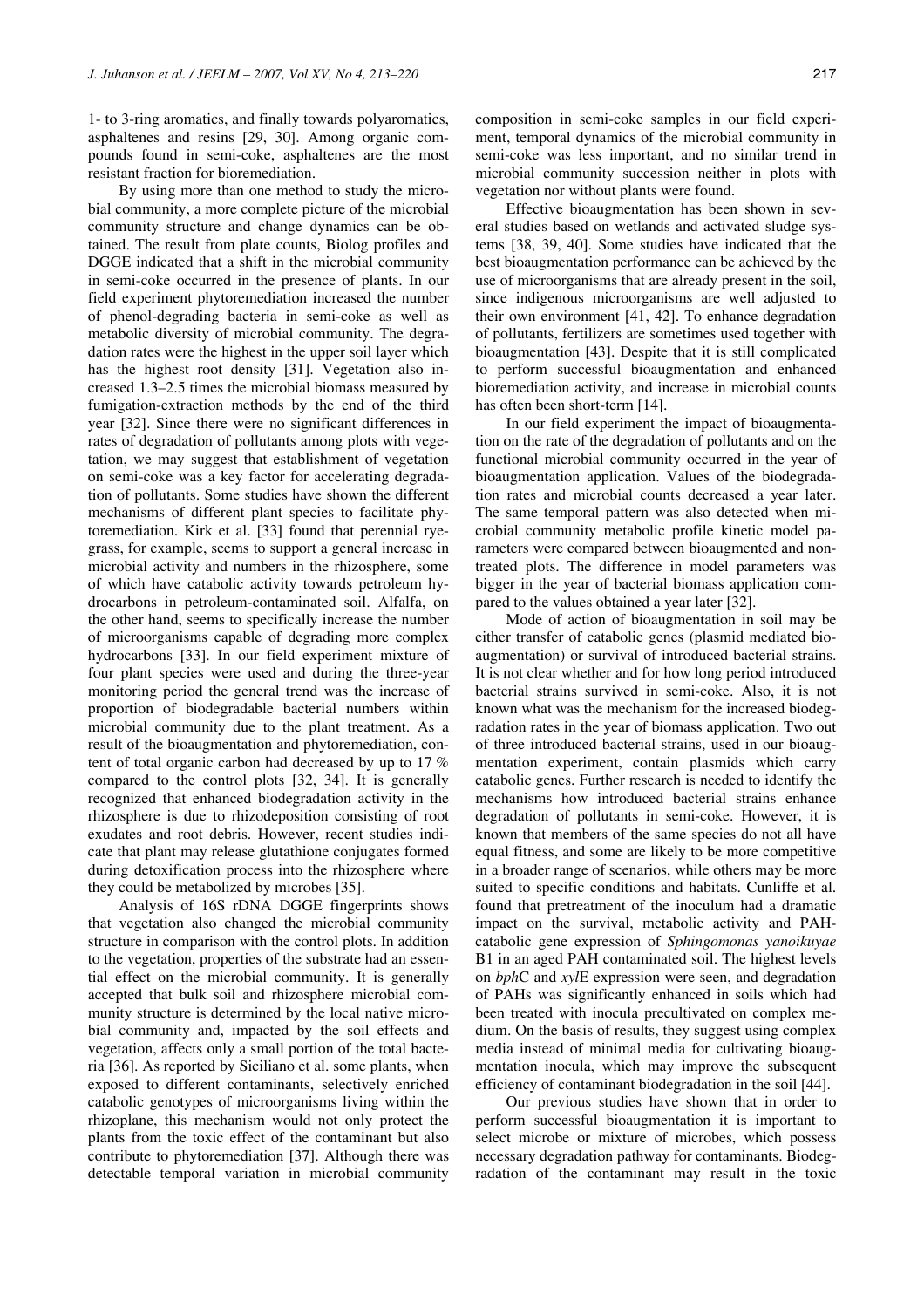byproducts inhibiting complete mineralization of the contaminant. One solution is to use constructed mixture of microbes (microbial consortium), which contains bacteria with different catabolic properties based on the nature of the pollutant [45].

In addition to type and properties of inoculum used for bioaugmentation, soil abiotic and biotic factors may determine the survival and activity of the introduced microorganisms [46]. In the case of semi-coke the soil properties probably do not favor the survival of introduced bacteria, and exudates from plant roots alleviate this adverse effect.

### **5. Conclusions**

Our results indicate that establishment of plants in the solid waste dump area soil of oil-shale chemical industry had pronounced impact on microbial community, shown by changes in taxonomic and metabolic diversity of bacterial community. Addition of specific biodegradative bacterial strains to soil resulted in enhanced biodegradation activity as well altered microbial community structure. On the basis of our findings, we conclude that phytoremediation and bioaugmentation could be considered as an alternative management option for remediation of oil shale solid waste.

#### **Acknowledgements**

The study was funded by the Estonian Science Foundation grant No 5682 and May and Tor Nessling Foundation.

### **References**

- 1. VESKI, R. The volumes of spent oil shale from Estonian oil-shale processing units in 1921-2002. *Oil Shale,* 2005, 22, 3, p 345–357.
- 2. KAHRU, A.; PÕLLUMAA, L. Environmental hazard of the waste streams of Estonian oil-shale industry: an ecotoxicological review. *Oil Shale*, 2006, 23, 1, p 53–93.
- 3. TRUU, J.; HEINARU, E.; TALPSEP, E.; HEINARU, A. Analysis of river pollution data from low-flow period by means of multivariate techniques: A case study from the oil-shale industry region, northeastern Estonia. *Environ Sci & Pollut Res*, 2002, p 1, 8–14.
- 4. MACEK, T.; MACKOVÁ, M.; KÁŠ, J. Exploitation of plants for the removal of organics in environmental remediation. *Biotechnol Adv,* 2000, p 18, 23–34.
- 5. MEAGHER, R. B. Phytoremediation of toxic elemental and organic pollutants. *Curr Opin Plant Biol,* 2000, p 3, 153–162.
- 6. WHITE, P. Phytoremediation assisted by microorganisms. *Trends Plant Sci*, 2001, 6, 502 p.
- 7. ALKORTA, I.; GARBISU, C. Phytoremediation of organic contaminants in soils. *Bioresource Techn*, 2001, 79, p 273–276.
- 8. BARAC, T.; TAGHAVI, S.; BORREMANS, B.; PROVOOST, A.; OEYEN, L.; COLPAERT, J. V.; VANGRONSVELD, J.; VAN DER LELIE, D. Engineered endophytic bacteria improve phytoremediation of water-soluble, volatile, organic pollutants. *Nat Biotechnol*, 2004, 22, p 583–588.
- 9. GERMAINE, K.; KEOGH, E.; BORREMANS, B.; VAN DER LELIE D.; BARAC, T.; OEYEN, L.; VANGRONS-VELD, J.; PORTEUS-MOORE, F.; MOORE, E.; CAMPBELL, C.; RYAN, D.; DOWLING, D. Colonisation of poplar trees by gfp expressing bacterial endophytes. *FEMS Microbiol Ecol*, 2004, 48, p 109–118.
- 10. SUSARLA, S.; MEDINA, V. F.; MCCUTCHEON, S. C. Phytoremediation: an ecological solution to organic chemical contamination. *Ecol Eng*, 2002, 18, p 647–658.
- 11. JONER, E. J.; LEYVAL, C. Phytoremediation of organic pollutants using mycorrhizal plants: a new aspect of rhizozphere interactions. *Agronomie,* 2003, 23, p 495–502.
- 12. KUIPER, I.; LAGENDIJK, E. L.; BLOEMBERG, G. V.; LUGTENBERG, J. J. Rhizoremediation: a beneficial plant-microbe interaction. *Mol Plant Microbe,* 2004, 17,1, p 6–15.
- 13. EL FANTROUSSI, S.; AGATHOS, S. N. Is bioaugmentation a feasible strategy for pollutant removal and site remediation? *Curr Opin Microbiol*, 2005, 8, p 268–275.
- 14. RUBERTO, L.; VAZQUEZ, S. C.; MAC CORMACK, W. P. Effectiveness of the natural bacterial flora, biostimulation and bioaugmentation on the bioremediation of a hydrocarbon-contaminated Antarctic soil. *Int Biodeter Biodegr*, 2003, 52, p 115–125.
- 15. MADSEN, T.; KRISTENSES, P. Effects of bacterial inoculation and nonionic surfactants on degradation of polycyclic aromatic hydrocarbons in soil. *Environ Toxicol Chem*, 1997, 16, p 631–637.
- 16. SICILIANO, S. D.; GERMIDA, J. J. Biolog analysis and fatty acid methyl ester profiles indicate that pseudomonad inoculants that promote phytoremediation alter the rootassociated microbial community of *Bromus biebersteinii*. *Soil Biol Biochem*, 1998, 30, p 1717–1723.
- 17. SINGER, A. C.; SMITH, D.; JURY, W. A.; HATHUC, K.; CROWLEY, D. E. Impact of the plant rhizosphere and bioaugmentation on remediation of polychlorinated biphenyl-contaminated soil. *Environ Toxicol Chem*, 2003, 22, p 1998–2004.
- 18. HEINARU, E.; TRUU, J.; STOTTMEISTER, U.; HEINARU, A. Three types of phenol and pcresol catabolism in phenol- and p-cresol-degrading bacteria isolated from river water continuously polluted with phenolic compounds. *FEMS Microbiol Ecol*, 2000, 31, p 195–205.
- 19. ØVREÅS, L.; FORNEY, L.; DAAE, F. E.; TORSVIK, V. Distribution of bacterioplankton in meromictic lake Sælenvannet, as determined by denaturing gradient gel electrophoresis of PCR-amplified gene fragments coding for 16S rRNA. *Appl Environ Microbiol*, 1997, 63, 9, p 3367–3373.
- 20. SCHÄFER, H.; MUYZER, G. *Methods in Microbiology.*  London: Academic Press*,* 2001.
- 21. MUYZER, G.; DE VAAL, E.; UNDERLITTEN, A. Profiling of complex microbial populations by denaturing gradient gel eletrophoresis analysis of polymerase chain reaction-amplified genes encoding for 16S rRNA. *Appl Environ Microbiol,* 1993, 59, p 695–700.
- 22. KRONHOLM, J.; KETTUNEN, J.; HARTONEN, K.; RIEKKOLA, M. L. Pressurised hot water extraction of nalkanes and polyaromatic hydrocarbons in soil and sediment of from oil-shale industry district in Estonia. *J Soil & Sediments*, 2004, 4, p 107–114.
- 23. PÕLLUMAA, L.; MALOVERYAN, A.; TRAPIDO, M.; SILLAK, H.; KAHRU, A. A study of the environmental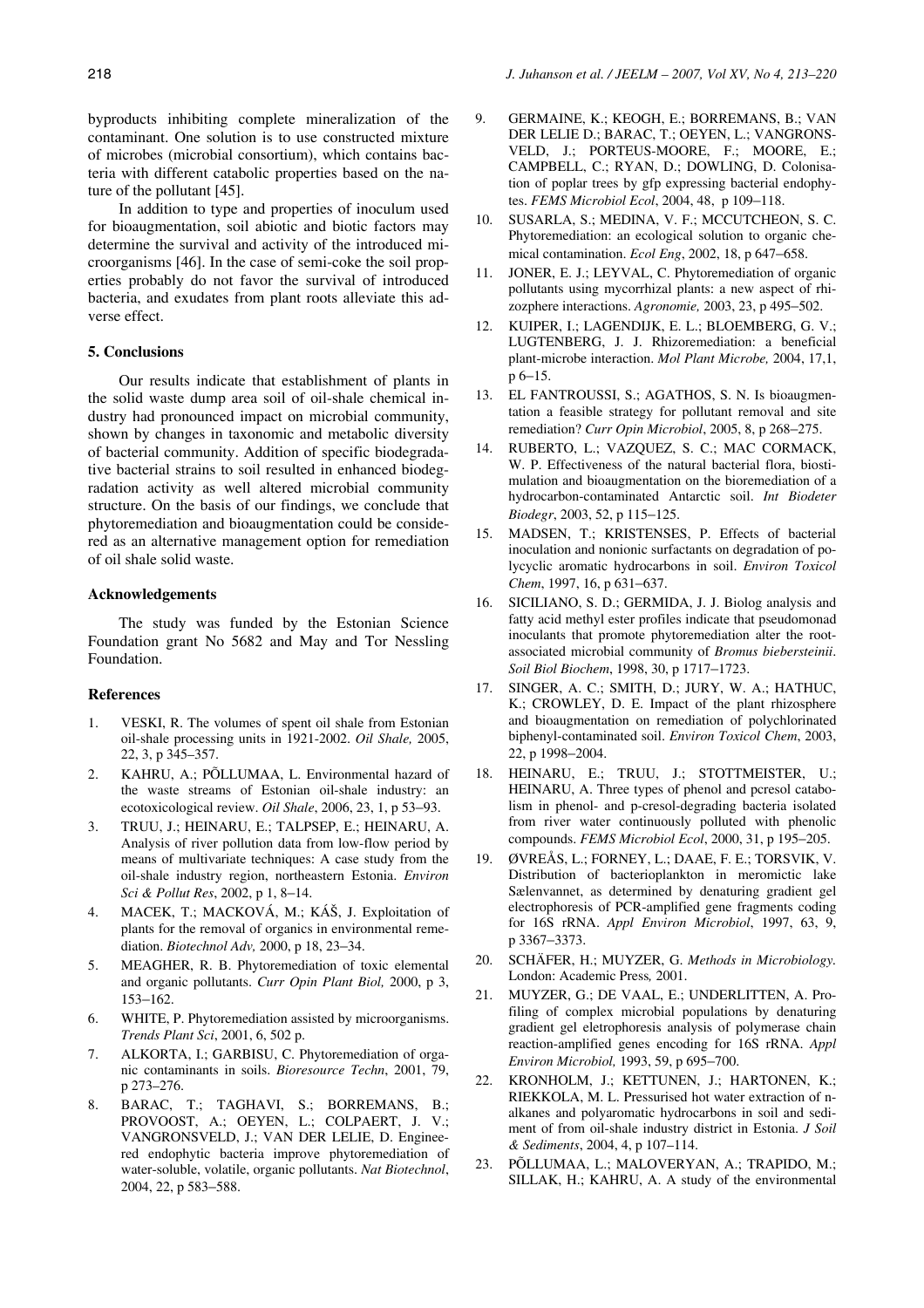hazard caused by the oil-shale industry solid waste. *ATLA*, 2001, 29, p 259–267.

- 24. RAAVE, H.; KULDKEPP, P.; LEEDU, E.; MERIVEE, A. Recultivation substance and compost produced from semi-coke: The effect on soil characteristics, the yield of field crops and environment. *Oil Shale,* 2004, 21, 1, p 59– 73.
- 25. RAAVE, H.; KAPAK, S.; ORUPÕLD, K. Phytotoxicity of oil shale semi-coke and its aqueous extracts: a study by seed germination bioassay. *Oil Shale,* 2007, 24, 1, p 59– 71.
- 26. WHITE, P. J.; BROADLEY, M. R. Calcium in plants. *Annals of Botany,* 2003, 92, 4, p 487–511.
- 27. SCHNOOR, J. L.; LICHT, L. A.; MC CUTCHEON, S. C.; WOLFE, N. L.; CARREIRA, L. H. Phytoremediation of organic and nutrient contaminants. *Environ Sci Technol*, 1995, 29, p 318–323.
- 28. SHAW, L. J.; BURNS, R. G. Influence of the rhizosphere on the biodegradation of organic xenobiotics – a case study with 2,4-dichlorophenoxyacetic acid. In *Bioremediation of Soils Contaminated with Aromatic Compounds,* H. J. Heipieper (ed.). 2007, p 5–30.
- 29. SUGIURA, K.; ISHIHARA, M.; SHIMAUCHI, T.; HARAYAMA, S. Physicochemical properties and biodegradability of crude oil. *Environ Sci Tech,* 1997, 31, p 45–51.
- 30. MANA CAPELLI, S.; BUSALMEN, J. P.; DE SÁNCHEZ, S. R. Hydrocarbon bioremediation of a mineral-base contaminated waste from crude oil extraction by indigenous bacteria. *Int Biodeter Biodegr,* 2001, 47, p 233–238.
- 31. TRUU, J.; TALPSEP, E.; VELDER, E.; HEINARU, E.; HEINARU, A. Enhanced biodegradation of oil-shale chemical industry solid wastes by phytoremediation and bioaugmentation. *Oil Shale,* 2003, 20, 3, p 421–428.
- 32. TRUU, J.; HEINARU, E.; VEDLER, E.; JUHANSON, J.; VIIRMÄE, M.; HEINARU, A. Formation of microbial communities in oil-shale chemical industry solid wastes during phytoremediation and bioaugmentation. In *Bioremediation of Soils Contaminated with Aromatic Compounds,* H. J. Heipieper (ed.). 2007, p 57–66,
- 33. KIRK, J. L.; KLIRONOMOS, J. N.; LEE, H.; TREVORS, J. T. The effects of perennial ryegrass and alfalfa on microbial abundance and diversity in petroleum-contaminated soil. *Environ Pollut,* 2005, 133, p 455–465.
- 34. TRUU, J.; KÄRME, L.; TALPSEP, E.; HEINARU, E.; VEDLER, E.; HEINARU, A. Phytoremediation of solid oil-shale waste from the chemical industry. *Acta Biotechnol,* 2003, 23; p 301–307.
- 35. SCHRODER, P.; SCHEER, C. E.; DIEKMANN, F.; STAMPFL, A. How plants cope with foreign compounds – translocation of xenobiotic glutathione conjuga-

tes in roots of barely (*Hordeum vulgare*). *Environ Sci & Pollut Res,* 2007, 14, p 114–122.

- 36. BUYER, J. S.; ROBERTS, D. P., RUSSEK-COHEN, E. Soil and plant effects on microbial community structure. *Can J Microbiol,* 2002, 48, p 955–964.
- 37. SICILIANO, S. D.; FORTIN, N.; MIHOC, A.; WISSE, G.; LABELLE, S.; BEAUMIER, D.; OUELLETTE, D.; ROY, R.; WHYTE, L. G.; BANKS, M. K.; SCHWAB, P.; LEE, K.; GREER, C. W. Selection of specific endophytic bacterial genotypes by plants in response to soil contamination. *Appl Environ Microbiol,* 2001, 67, p 2469–2475.
- 38. QUAN, X.; SHI, H.; LIU, H.; WANG, J.; QIAN, Y. Removal of 2,4-dichlorophenol in a conventional activated sludge system through bioaugmentation. *Process Biochem,* 2004*,* 39, p 1701–1707.
- 39. RUNES, H.; JENKINS, J.; BOTTOMLEY, P. Atrazine degradation by bioaugmented sediment from constructed wetlands. *Appl Microbiol Biot*, 2001, 57, 3, p 427–432.
- 40. SIMON, M. A.; BONNER, J. S.; MCDONALD, T. J.; AUTENRIETH, R. L. Bioaugmentation for the enhanced bioremediation of petroleum in a wetland. *Polycycl Aromat Comp,* 1999, 14, p 231–239.
- 41. BENTO, F. M.; CAMARGO, F. A. O.; OKEKE, B. C.; FRANKENBERGER, W. T. Comparative bioremediation of soils contaminated with diesel oil by natural attenuation, biostimulation and bioaugmentation. *Bioresour Technol*, 2005, 96, 9, p 1049–1055.
- 42. MATHEW, M.; TAN, L. R.; SU, Q.; YANG, X.; BAXTER, M.; SENIOR, E. Bioremediation of 6 % [w/w] diesel-contaminated mainland soil in Singapore: comparison of different biostimulation and bioaugmentation treatments. *Eng Life Sci*, 2006, 6, 1, p 63–67.
- 43. WRIGHT, A. L.; WEAVER, R. W. Fertilization and bioaugmentation for oil biodegradation in salt marsh mesocosms. *Water, Air, Soil Pollut*, 2004, 156, 1, p 229–240.
- 44. CUNLIFFE, M.; KAWASAKI, A.; FELLOWS, E.; KERTESZ, A. M. Effect of inoculum pretreatment on survival, activity and catabolic gene expression of Sphingobium yanoikuyae B1 in an aged polycyclic aromatic hydrocarbon-contaminated soil. *FEMS Microbiol Ecol,* 2006, 58, p 364–372.
- 45. HEINARU, E.; MERIMAA, M.; VIGGOR, S.; LEHISTE, M.; LEITO, I.; TRUU, J.; HEINARU, A. Biodegradation efficiency of functionally important populations selected for bioaugmentation in phenol- and oil-polluted area. *FEMS Microbiol Ecol,* 2005, 51, 3, p 363–373.
- 46. VAN VEEN, J. A.; VAN OVERBEEK, L. S.; VAN ELSAS, J. D. Fate and activity of microorganisms introduced into soil. *Microbiol Mol Biol Rev,* 1997, 61, 2, p 121–135.